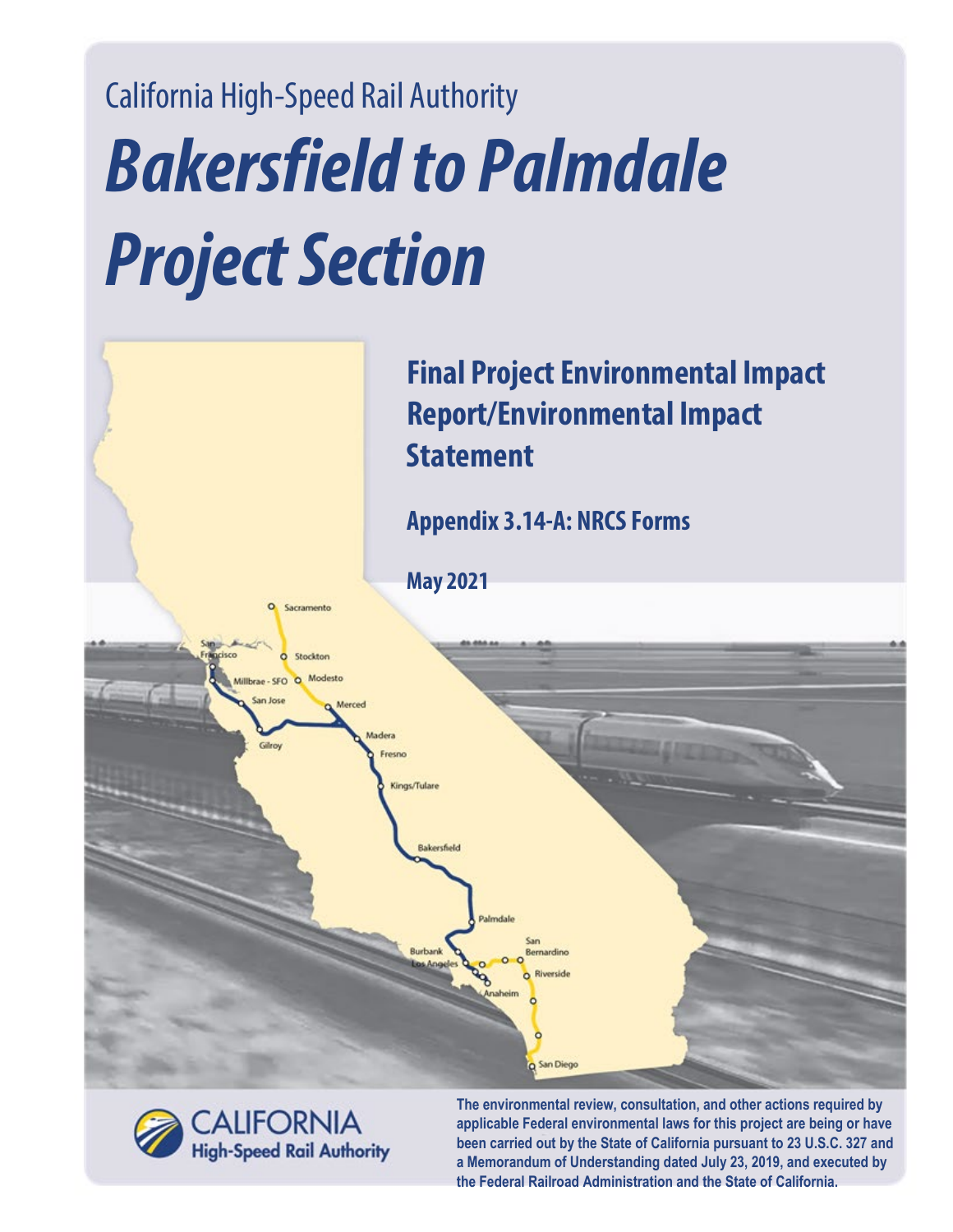

**This page intentionally left blank** 

May 2021 California High‐Speed Rail Authority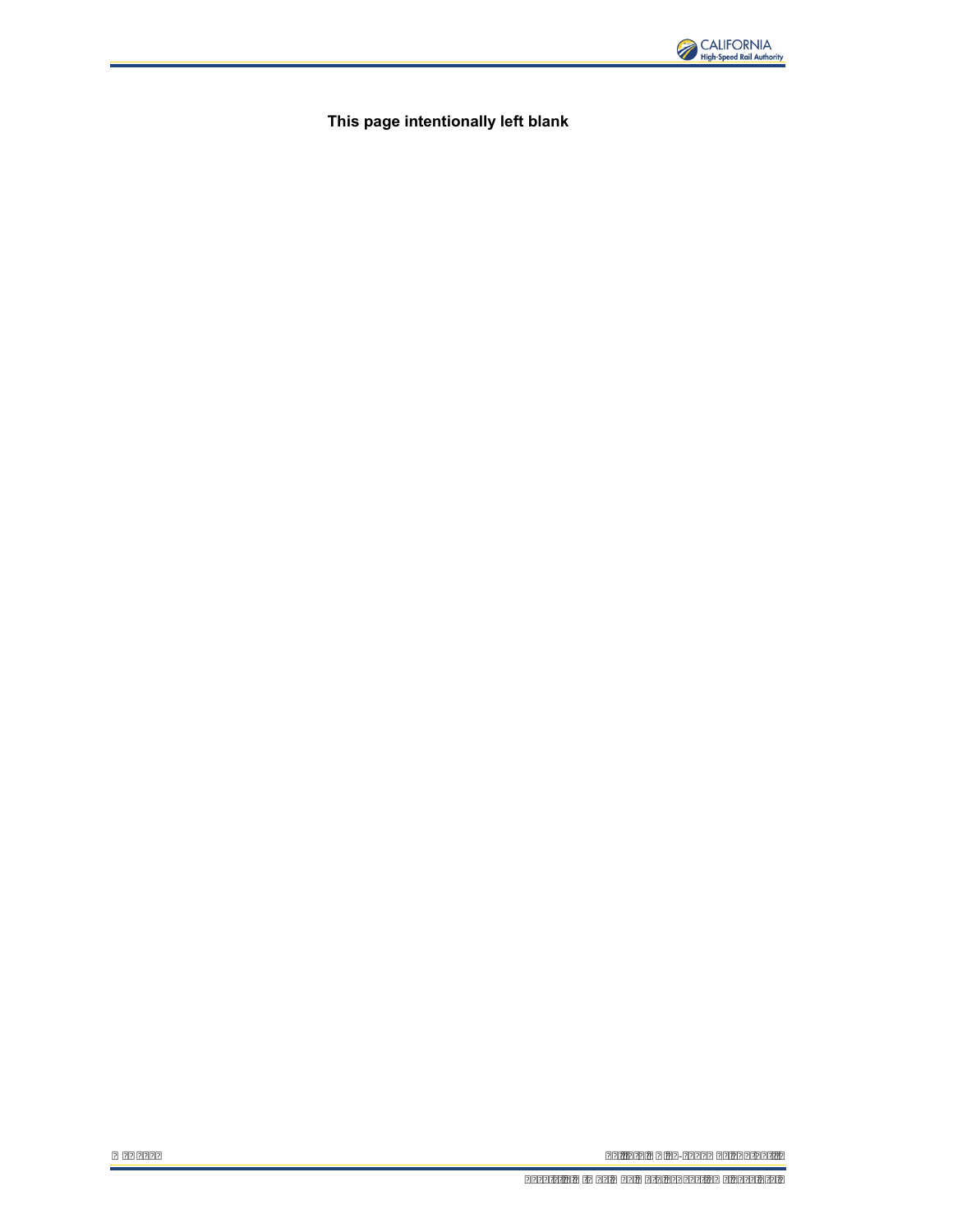

# **APPENDIX 3.14-A: NRCS FORMS**

The data on Important Farmland provided by the Natural Resources Conservation Service (NRCS) in Part IV of the NRCS forms below is from the U.S. Department of Agriculture (USDA) NRCS Soil Survey Geographic Database (SSURGO).<sup>1</sup> NRCS farmland classifications identify farmland as Prime Farmland, Farmland of Statewide Importance, Farmland of Local Importance, or Unique Farmland by grouping soils primarily on the basis of their ability to produce common cultivated crops and pasture plants. This dataset classifies Important Farmland based on soil type/quality.

The data on Important Farmland, including the affected environment, impacts, and mitigation, presented in this appendix is from the State of California Department of Conservation (DOC) Farmland Mapping and Monitoring Program (FMMP), which produces maps and statistical data used for analyzing impacts on California's agricultural resources. While FMMP data is derived from SSURGO, land categorized as Important Farmland in FMMP data is further refined to address irrigation and use of farmland using the following methodology:

- **Prime Farmland and Farmland of Statewide Importance—**Land must have been used for irrigated agricultural production at some time during the four years prior to the mapping date.
- **Unique Farmland—**Land must have been cropped at some time during the four years prior to the mapping date.
- **Farmland of Local Importance—**The Board of Supervisors determined that there will be no Farmland of Local Importance for Kern County. In Los Angeles County, producing farmland that would meet the standard criteria for Prime Farmland or Farmland of Statewide Importance but that is not irrigated qualifies as Farmland of Local Importance.

California High‐Speed Rail Authority May 2021

<sup>1</sup> The farmland conversion impact rating forms included in this appendix are based on the total acres of impacts to Important Farmland evaluated in the Draft EIR/EIS. Since the publication of the Draft EIR/EIS, the project footprint considered in this Final EIR/EIS has been refined and impacts fewer acres of Important Farmland than was evaluated in the Draft EIR/EIS. The NRCS was consulted to determine if the reduction in impacts to Important Farmland should be addressed by revising the farmland conversion impact rating forms and resubmitting them to the NRCS for consultation. It is the NRCS's position that because the revised project footprint would affect fewer acres of Important Farmland compared to the acreage evaluated in the Draft EIR/EIS, the current NRCS forms provide a conservative assessment of the revised project footprint of the B-P Build Alternatives and do not need to be redone.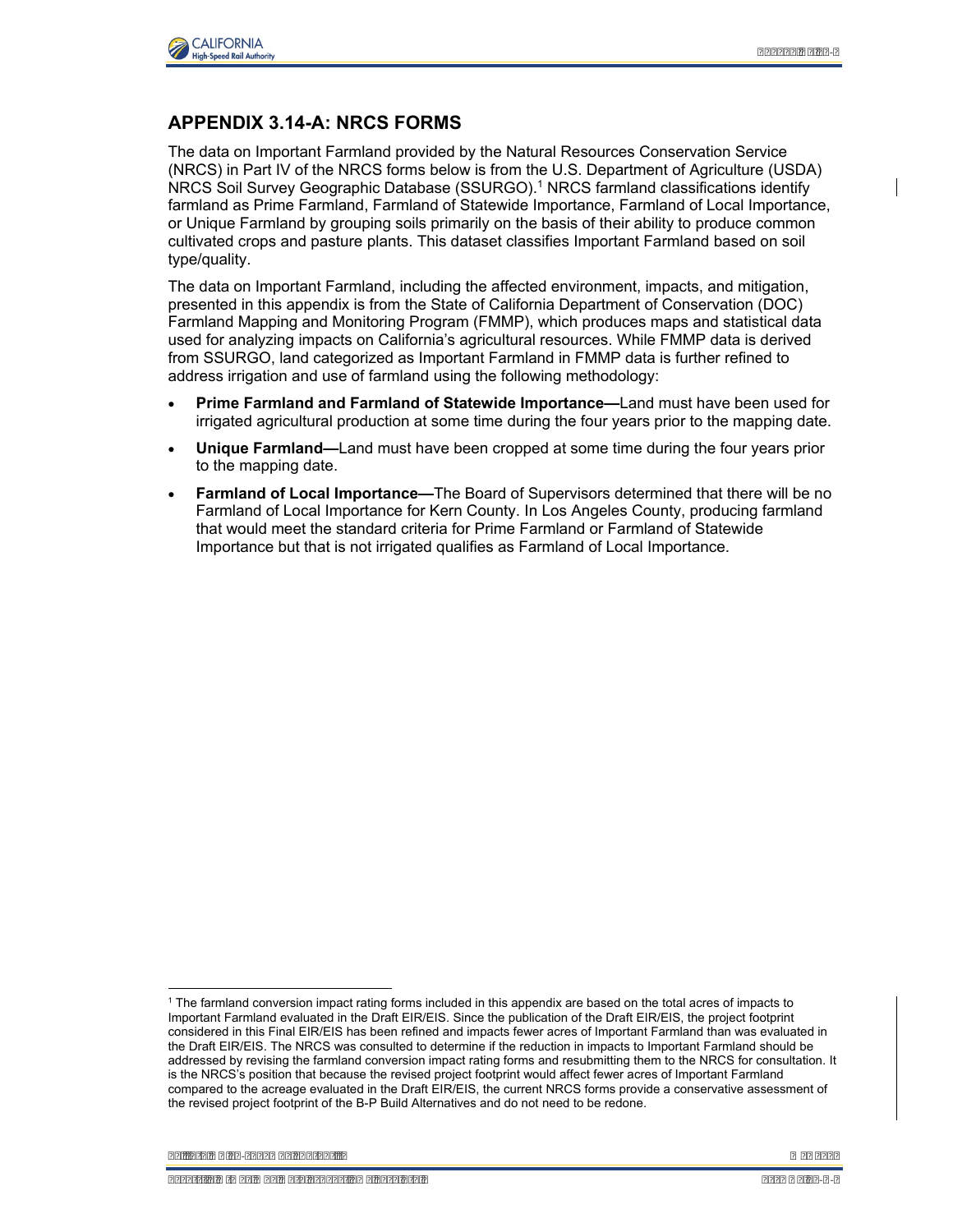

**This page intentionally left blank** 

May 2021 California High‐Speed Rail Authority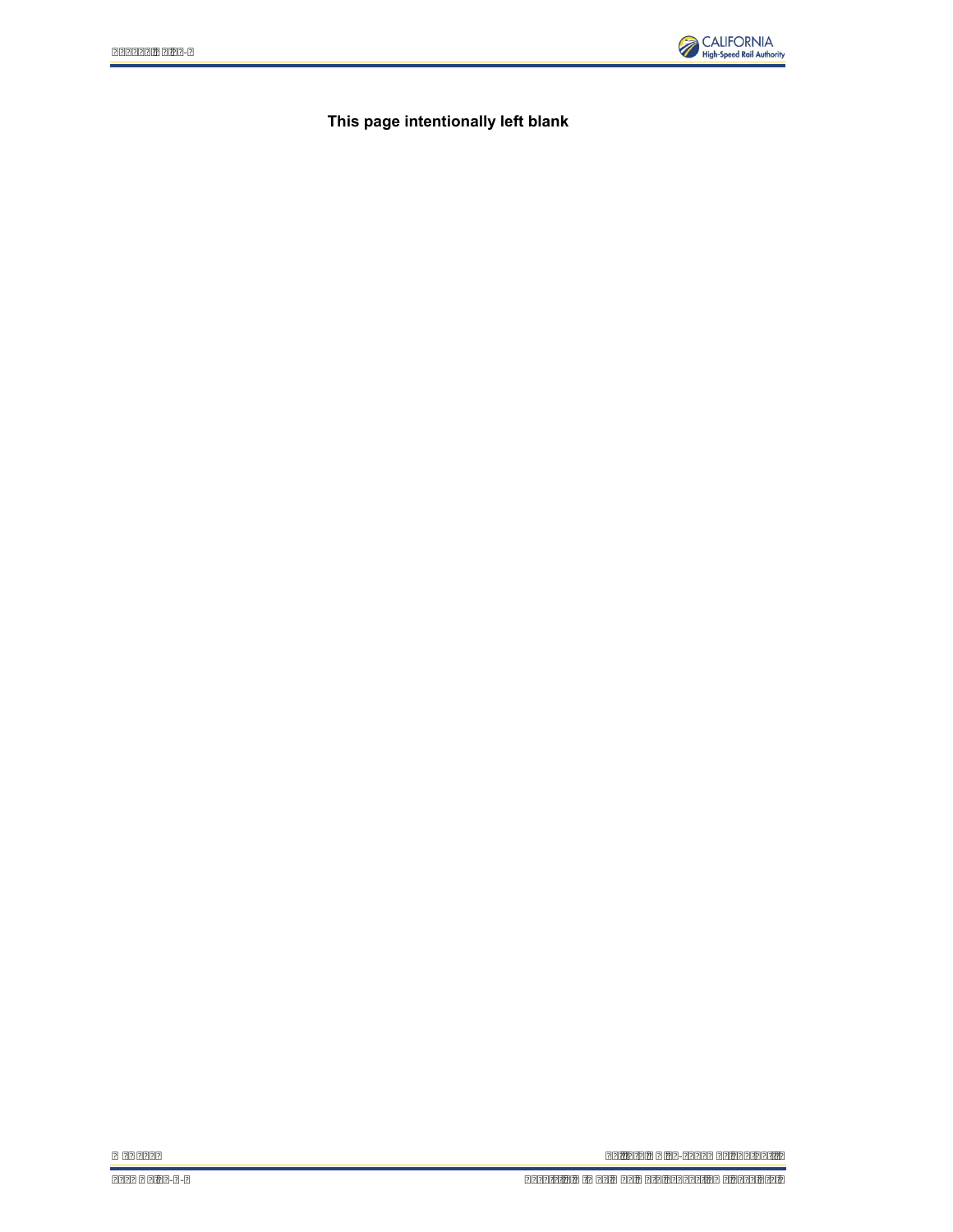

| <b>U.S. DEPARTMENT OF AGRICULTURE</b><br><b>Natural Resources Conservation Service</b>                                                                                 |  |      |                          | <b>FARMLAND CONVERSION IMPACT RATING</b><br><b>FOR CORRIDOR TYPE PROJECTS</b> |                                                            |                |                                                                    | NRCS-CPA-106<br>(Rev. 1-91) |  |  |
|------------------------------------------------------------------------------------------------------------------------------------------------------------------------|--|------|--------------------------|-------------------------------------------------------------------------------|------------------------------------------------------------|----------------|--------------------------------------------------------------------|-----------------------------|--|--|
| PART I (To be completed by Federal Agency)                                                                                                                             |  |      |                          | 3. Date of Land Evaluation Request                                            |                                                            |                | Sheet 1 of .                                                       |                             |  |  |
| 1. Name of Project HSR Bakersfield to Palmdale Project Section                                                                                                         |  |      |                          | 10/27/17<br>5. Federal Agency Involved<br>Federal Railroad Administration     |                                                            |                |                                                                    |                             |  |  |
| 2. Type of Project<br><b>High Speed Rail</b>                                                                                                                           |  |      |                          | 6. County and State Kern County, California                                   |                                                            |                |                                                                    |                             |  |  |
| PART II (To be completed by NRCS)                                                                                                                                      |  |      |                          | 1. Date Request Received by NRCS<br>11/7/2017                                 |                                                            |                | 2. Person Completing Form<br>SW Davis                              |                             |  |  |
| 3. Does the corridor contain prime, unique statewide or local important farmland?<br>(If no, the FPPA does not apply - Do not complete additional parts of this form). |  |      |                          | $YES$ $\nabla$<br>$N$ $\circ$ $\Box$                                          |                                                            |                | 4. Acres Irrigated   Average Farm Size<br>1202<br>729956           |                             |  |  |
| 5. Major Crop(s)<br>Grapes, almonds, citrus<br>Acres: 899,395                                                                                                          |  |      |                          | 6. Farmable Land in Government Jurisdiction<br>% $17.2$                       |                                                            |                | 7. Amount of Farmland As Defined in FPPA<br>Acres: 2120267<br>% 40 |                             |  |  |
| 8. Name Of Land Evaluation System Used<br>Revised Storie Index for CA                                                                                                  |  | None |                          | 9. Name of Local Site Assessment System                                       |                                                            | 11/9/2017      | 10. Date Land Evaluation Returned by NRCS                          |                             |  |  |
| PART III (To be completed by Federal Agency)                                                                                                                           |  |      |                          |                                                                               |                                                            |                | Alternative Corridor For Segment                                   |                             |  |  |
|                                                                                                                                                                        |  |      |                          | Alternative 1                                                                 | <b>Alternative 2</b>                                       |                | Alternative 3                                                      | <b>Alternative 5</b>        |  |  |
| A. Total Acres To Be Converted Directly                                                                                                                                |  |      |                          | 708                                                                           | 738                                                        |                | 705                                                                | 708                         |  |  |
| B. Total Acres To Be Converted Indirectly, Or To Receive Services                                                                                                      |  |      |                          | 54<br>762                                                                     | 43                                                         |                | 54                                                                 | 54<br>762                   |  |  |
| C. Total Acres In Corridor                                                                                                                                             |  |      |                          |                                                                               | 781                                                        |                | 759                                                                |                             |  |  |
| PART IV (To be completed by NRCS) Land Evaluation Information                                                                                                          |  |      |                          |                                                                               |                                                            |                | 1795                                                               |                             |  |  |
| A. Total Acres Prime And Unique Farmland                                                                                                                               |  |      |                          | 1746                                                                          | 1700                                                       |                |                                                                    | 1746<br>594                 |  |  |
| B. Total Acres Statewide And Local Important Farmland                                                                                                                  |  |      |                          | 594                                                                           | 597                                                        |                | 684                                                                |                             |  |  |
| Percentage Of Farmland in County Or Local Govt. Unit To Be Converted<br>D. Percentage Of Farmland in Govt. Jurisdiction With Same Or Higher Relative Value             |  |      |                          | 0.26<br>32                                                                    | 0.26<br>32                                                 |                | 0.28<br>30                                                         | 26<br>32                    |  |  |
| PART V (To be completed by NRCS) Land Evaluation Information Criterion Relative<br>value of Farmland to Be Serviced or Converted (Scale of 0 - 100 Points)             |  |      |                          | 74                                                                            | 74                                                         |                | 77                                                                 | 74                          |  |  |
| PART VI (To be completed by Federal Agency) Corridor<br>Assessment Criteria (These criteria are explained in 7 CFR 658.5(c))                                           |  |      | <b>Maximum</b><br>Points |                                                                               |                                                            |                |                                                                    |                             |  |  |
| 1. Area in Nenurban Uce                                                                                                                                                |  |      | 15                       | 14                                                                            | 14                                                         |                | 14                                                                 | 14                          |  |  |
| 2. Perimeter in Nonurban Use                                                                                                                                           |  |      | 10                       | 9                                                                             | 9                                                          |                | 9                                                                  | 9                           |  |  |
| 3. Percent Of Corridor Being Farmed                                                                                                                                    |  |      | 20                       | $\mathbf 0$                                                                   | 0                                                          |                | $\mathbf 0$                                                        | 0                           |  |  |
| 4. Protection Provided By State And Local Government                                                                                                                   |  | 20   | $\overline{2}$           | $\overline{2}$                                                                |                                                            | $\overline{2}$ | 2                                                                  |                             |  |  |
| 5. Size of Present Farm Unit Compared To Average                                                                                                                       |  |      | 10                       | 10                                                                            | 10                                                         |                | 10                                                                 | 10                          |  |  |
| 6. Creation Of Nonfarmable Farmland                                                                                                                                    |  |      | 25<br>5                  | 3<br>5                                                                        | 1                                                          |                | з<br>$\overline{5}$                                                | 3<br>5                      |  |  |
| 7. Availabiliity Of Farm Support Services                                                                                                                              |  |      | 20                       | 20                                                                            | 5<br>20                                                    |                | 20                                                                 | 20                          |  |  |
| 8. On-Farm Investments                                                                                                                                                 |  |      | 25                       | o                                                                             | o                                                          |                | $\overline{0}$                                                     | 0                           |  |  |
| 9. Effects Of Conversion On Farm Support Services                                                                                                                      |  |      | 10                       | $\overline{2}$                                                                | $\overline{2}$                                             |                | $\overline{2}$                                                     | $\overline{2}$              |  |  |
| 10. Compatibility With Existing Agricultural Use<br>TOTAL CORRIDOR ASSESSMENT POINTS                                                                                   |  |      | 160                      | 65                                                                            | 63                                                         |                | 65                                                                 | 65                          |  |  |
| PART VII (To be completed by Federal Agency)                                                                                                                           |  |      |                          |                                                                               |                                                            |                |                                                                    |                             |  |  |
| Relative Value Of Farmland (From Part V)                                                                                                                               |  |      | 100                      | 74                                                                            | 74                                                         |                | 77                                                                 | 74                          |  |  |
| Total Corridor Assessment (From Part VI above or a local site<br>assessment)                                                                                           |  |      | 160                      | 65                                                                            | 63                                                         |                | 65                                                                 | 65                          |  |  |
| <b>TOTAL POINTS</b> (Total of above 2 lines)                                                                                                                           |  | 260  | 139                      | 137                                                                           |                                                            | 142            | 139                                                                |                             |  |  |
| 1. Corridor Selected:<br>2. Total Acres of Farmlands to be<br>Converted by Project:                                                                                    |  |      | 3. Date Of Selection:    |                                                                               | 4. Was A Local Site Assessment Used?<br>NO M<br>YES $\Box$ |                |                                                                    |                             |  |  |

5. Reason For Selection:

| Signature of Person Completing this Part:                                    | DATE |
|------------------------------------------------------------------------------|------|
| NOTE: Complete a form for each segment with more than one Alternate Corridor |      |

California High-Speed Rail Authority May 2021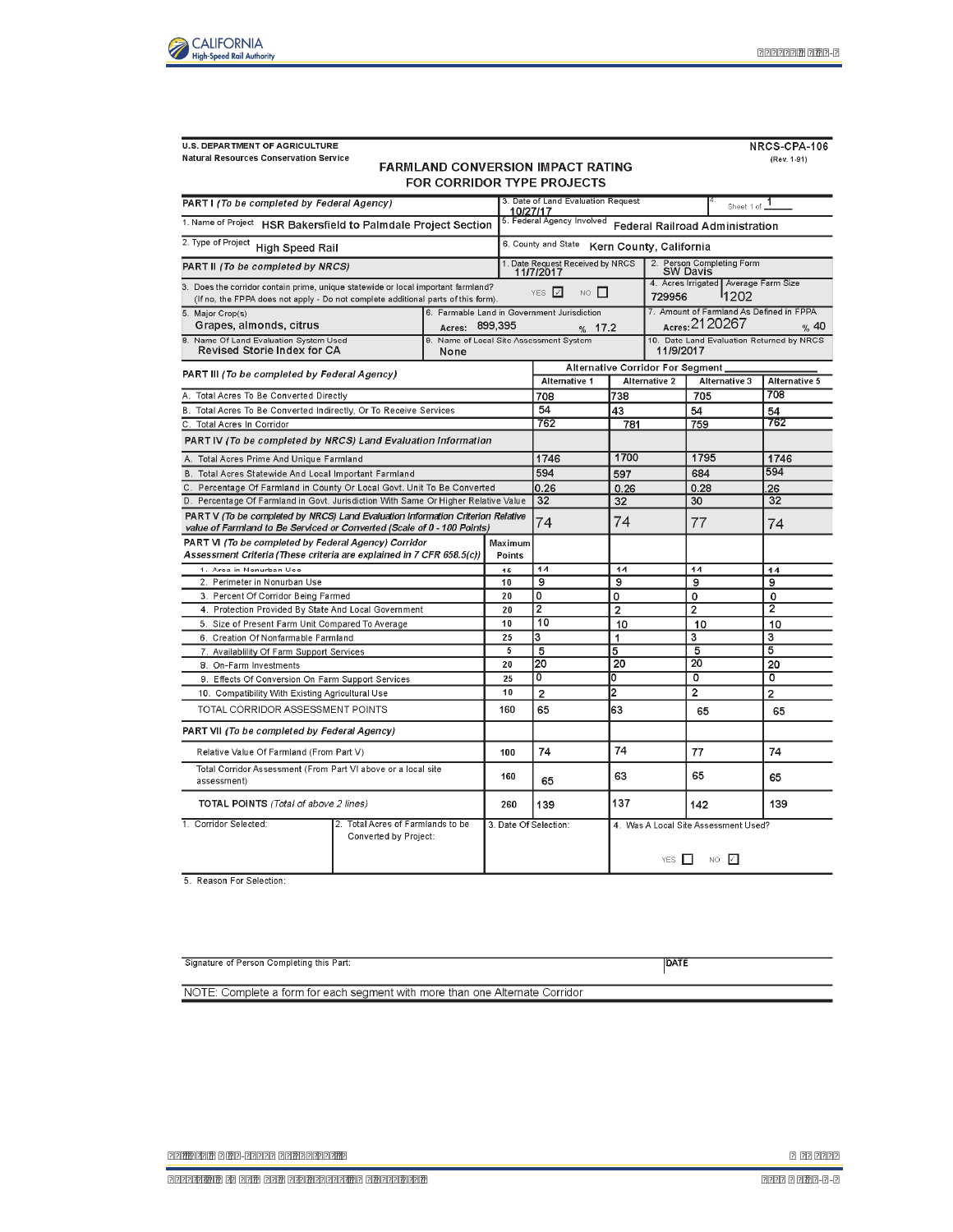

#### **NRCS-CPA-106** *(Reverse)*

### **CORRIDOR - TYPE SITE ASSESSMENT CRITERIA**

The following criteria are to be used for projects that have a linear or corridor - type site configuration connecting two distant points, and crossing several different tracts of land. These include utility lines, highways, railroads, stream improvements, and flood control systems. Federal agencies are to assess the suitability of each corridor - type site or design alternative for protection as farmland along with the land evaluation information.

How much land is in nonurban use within a radius of 1.0 mile from where the project is intended? More than 90 percent - 15 points 90 to 20 percent - 14 to 1 point(s) Less than 20 percent - 0 points

(2) How much of the perimeter of the site borders on land in nonurban use? More than 90 percent - 10 points 90 to 20 percent - 9 to 1 point(s) Less than 20 percent - 0 points

(3) How much of the site has been farmed (managed for a scheduled harvest or timber activity) more than five of the last 10 years? More than 90 percent - 20 points

90 to 20 percent - 19 to 1 point(s) Less than 20 percent - 0 points

(4) Is the site subject to state or unit of local government policies or programs to protect farmland or covered by private programs to protect farmland? Site is protected - 20 points Site is not protected - 0 points

Is the farm unit(s) containing the site (before the project) as large as the average - size farming unit in the County? (Average farm sizes in each county are available from the NRCS field offices in each state. Data are from the latest available Census of Agriculture, Acreage or Farm Units in Operation with \$1,000 or more in sales.) As large or larger - 10 points

Below average - deduct 1 point for each 5 percent below the average, down to O points if 50 percent or more below average - 9 to O points

(6) If the site is chosen for the project, how much of the remaining land on the farm will become non-farmable because of interference with land patterns?

Acreage equal to more than 25 percent of acres directly converted by the project - 25 points Acreage equal to between 25 and 5 percent of the acres directly converted by the project - 1 to 24 point(s)

Acreage equal to less than 5 percent of the acres directly converted by the project - 0 points

Does the site have available adequate supply of farm support services and markets, i.e., farm suppliers, equipment dealers, processing and storage facilities and farmer's markets?

All required services are available - 5 points

Some required services are available - 4 to 1 point(s)

No required services are available - 0 points

(8) Does the site have substantial and well-maintained on-farm investments such as barns, other storage building, fruit trees and vines, field terraces, drainage, irrigation, waterways, or other soil and water conservation measures? High amount of on-farm investment - 20 points Moderate amount of on-farm investment -19 to 1 point(s) No on-farm investment - 0 points

(9) Would the project at this site, by converting farmland to nonagricultural use, reduce the demand for farm support services so as to jeopardize the continued existence of these support services and thus, the viability of the farms remaining in the area? Substantial reduction in demand for support services if the site is converted - 25 points Some reduction in demand for support services if the site is converted - 1 to 24 point(s) No significant reduction in demand for support services if the site is converted - 0 points

(10) Is the kind and intensity of the proposed use of the site sufficientjy incompatible with agriculture that it is likely to contribute to the eventual conversion of surrounding farmland to nonagricultural use? Proposed project is incompatible to existing agricultural use of surrounding farmland - 10 points Proposed project is tolerable to existing agricultural use of surrounding farmland - 9 to 1 point(s) Proposed project is fully compatible with existing agricultural use of surrounding farmland - 0 points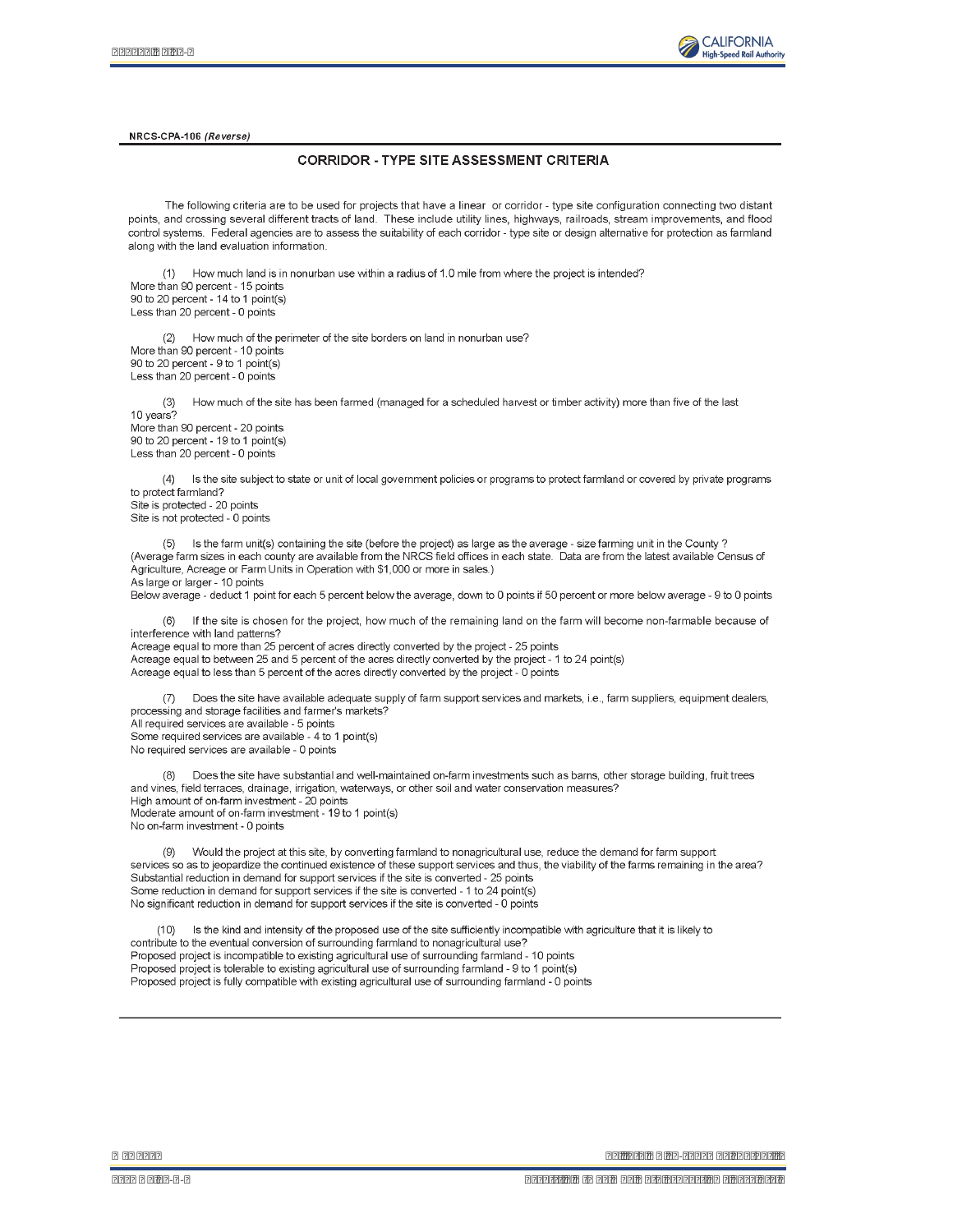

| <b>U.S. DEPARTMENT OF AGRICULTURE</b><br><b>Natural Resources Conservation Service</b>                                                                                 | <b>FARMLAND CONVERSION IMPACT RATING</b><br><b>FOR CORRIDOR TYPE PROJECTS</b> |                       |                                                                      |                                                              |                                                         |                                                           | NRCS-CPA-106<br>(Rev. 1-91) |  |  |
|------------------------------------------------------------------------------------------------------------------------------------------------------------------------|-------------------------------------------------------------------------------|-----------------------|----------------------------------------------------------------------|--------------------------------------------------------------|---------------------------------------------------------|-----------------------------------------------------------|-----------------------------|--|--|
| PART I (To be completed by Federal Agency)                                                                                                                             |                                                                               |                       | 3. Date of Land Evaluation Request<br>Sheet 1 of $1$<br>10/27/17     |                                                              |                                                         |                                                           |                             |  |  |
| 1. Name of Project HSR Bakersfield to Palmdale Project Section                                                                                                         |                                                                               |                       | 5. Federal Agency Involved<br><b>Federal Railroad Administration</b> |                                                              |                                                         |                                                           |                             |  |  |
| 2. Type of Project High Speed Rail                                                                                                                                     |                                                                               |                       | 6. County and State<br>Los Angeles County, California                |                                                              |                                                         |                                                           |                             |  |  |
| PART II (To be completed by NRCS)                                                                                                                                      |                                                                               |                       | 1. Date Request Received by NRCS<br>11/7/2017                        |                                                              | 2. Person Completing Form<br>SW Davis                   |                                                           |                             |  |  |
| 3. Does the corridor contain prime, unique statewide or local important farmland?<br>(If no, the FPPA does not apply - Do not complete additional parts of this form). |                                                                               |                       | YES $\boxed{\checkmark}$<br>N⊙ ∏                                     |                                                              | 4. Acres Irrigated   Average Farm Size<br>39.653<br>171 |                                                           |                             |  |  |
| 5. Major Crop(s)<br>Root vegetables, woody ornamentals, bedd<br>Acres: 59,556                                                                                          |                                                                               |                       | 6. Farmable Land in Government Jurisdiction<br>2.3<br>$\frac{0}{6}$  |                                                              |                                                         | 7. Amount of Farmland As Defined in FPPA<br>Acres: 61,735 |                             |  |  |
| 8. Name Of Land Evaluation System Used<br><b>Revised Storie Index for CA</b>                                                                                           | 9. Name of Local Site Assessment System<br>None                               |                       |                                                                      | 11/9/2017                                                    |                                                         | 10. Date Land Evaluation Returned by NRCS                 |                             |  |  |
| PART III (To be completed by Federal Agency)                                                                                                                           |                                                                               |                       |                                                                      | <b>Alternative Corridor For Segment</b>                      |                                                         |                                                           |                             |  |  |
|                                                                                                                                                                        |                                                                               |                       | Alternative 1                                                        | <b>Alternative 2</b>                                         |                                                         | Alternative 3                                             | <b>Alternative 5</b>        |  |  |
| A. Total Acres To Be Converted Directly                                                                                                                                |                                                                               |                       | O                                                                    | I∩                                                           |                                                         | $\Omega$                                                  | $\overline{0}$              |  |  |
| B. Total Acres To Be Converted Indirectly, Or To Receive Services                                                                                                      |                                                                               |                       | 0                                                                    | 0                                                            |                                                         | $\Omega$                                                  | $\Omega$                    |  |  |
| C. Total Acres In Corridor                                                                                                                                             |                                                                               |                       | 0                                                                    | 0                                                            |                                                         | 0                                                         | τ                           |  |  |
| PART IV (To be completed by NRCS) Land Evaluation Information                                                                                                          |                                                                               |                       |                                                                      |                                                              |                                                         |                                                           |                             |  |  |
| A. Total Acres Prime And Unique Farmland                                                                                                                               |                                                                               |                       | 1611                                                                 | 1611                                                         |                                                         | 1611                                                      | 1587                        |  |  |
| B. Total Acres Statewide And Local Important Farmland                                                                                                                  |                                                                               |                       | 0                                                                    | 0                                                            |                                                         | 0                                                         |                             |  |  |
| Percentage Of Farmland in County Or Local Govt. Unit To Be Converted                                                                                                   |                                                                               |                       | 2.7                                                                  | 2.7                                                          |                                                         | 2.7                                                       | 2.7                         |  |  |
| D. Percentage Of Farmland in Govt. Jurisdiction With Same Or Higher Relative Value                                                                                     |                                                                               |                       | 14                                                                   | 14                                                           |                                                         | 14                                                        | 13                          |  |  |
| PART V (To be completed by NRCS) Land Evaluation Information Criterion Relative<br>value of Farmland to Be Serviced or Converted (Scale of 0 - 100 Points)             |                                                                               |                       | 84                                                                   | 84                                                           |                                                         | 84                                                        | 85                          |  |  |
| PART VI (To be completed by Federal Agency) Corridor<br>Assessment Criteria (These criteria are explained in 7 CFR 658.5(c))                                           |                                                                               |                       |                                                                      |                                                              |                                                         |                                                           |                             |  |  |
| 1. Area in Nonurban Use                                                                                                                                                |                                                                               |                       | 8                                                                    | 8                                                            |                                                         | 8                                                         | 8                           |  |  |
| 2. Perimeter in Nonurban Use                                                                                                                                           |                                                                               |                       | $\overline{6}$                                                       | $\overline{6}$                                               |                                                         | $\overline{6}$                                            | 6                           |  |  |
| 3. Percent Of Corridor Being Farmed                                                                                                                                    |                                                                               | 20                    | 0                                                                    | 0                                                            |                                                         | 0                                                         | $\Omega$                    |  |  |
| 4. Protection Provided By State And Local Government                                                                                                                   |                                                                               | 20                    | ō                                                                    | $\Omega$                                                     |                                                         | 0                                                         | ō                           |  |  |
| 5. Size of Present Farm Unit Compared To Average                                                                                                                       |                                                                               | 10                    | 0                                                                    | $\mathbf 0$                                                  |                                                         | $\mathbf 0$                                               | 0                           |  |  |
| 6. Creation Of Nonfarmable Farmland                                                                                                                                    |                                                                               | 25                    | o                                                                    | 0                                                            |                                                         | 0                                                         | 0                           |  |  |
| 7. Availablility Of Farm Support Services                                                                                                                              |                                                                               | 5                     | 0<br>o                                                               | 0<br>0                                                       |                                                         | $\Omega$<br>0                                             | $\overline{0}$              |  |  |
| 8. On-Farm Investments                                                                                                                                                 |                                                                               | 20<br>25              | $\overline{\mathbf{o}}$                                              | ١o                                                           |                                                         | $\overline{0}$                                            | $\Omega$<br>0               |  |  |
| 9. Effects Of Conversion On Farm Support Services                                                                                                                      |                                                                               |                       |                                                                      | ō                                                            |                                                         | 0                                                         | $\Omega$                    |  |  |
| 10. Compatibility With Existing Agricultural Use<br>TOTAL CORRIDOR ASSESSMENT POINTS                                                                                   |                                                                               |                       | 0<br>14                                                              | 14                                                           |                                                         | 14                                                        | 14                          |  |  |
| PART VII (To be completed by Federal Agency)                                                                                                                           |                                                                               |                       |                                                                      |                                                              |                                                         |                                                           |                             |  |  |
| Relative Value Of Farmland (From Part V)                                                                                                                               |                                                                               |                       | 84                                                                   | 84                                                           |                                                         | 84                                                        | 85                          |  |  |
| Total Corridor Assessment (From Part VI above or a local site<br>assessment)                                                                                           |                                                                               |                       | 14                                                                   | 14                                                           |                                                         | 14                                                        | 14                          |  |  |
| <b>TOTAL POINTS</b> (Total of above 2 lines)                                                                                                                           |                                                                               |                       | 98                                                                   | 98                                                           |                                                         | 98                                                        | 99                          |  |  |
| 1. Corridor Selected:<br>2. Total Acres of Farmlands to be<br>Converted by Project:                                                                                    |                                                                               | 3. Date Of Selection: |                                                                      | 4. Was A Local Site Assessment Used?<br>YES $\Box$ NO $\Box$ |                                                         |                                                           |                             |  |  |

5. Reason For Selection:

Signature of Person Completing this Part:  $\boxed{\text{DATE}}$ 

NOTE: Complete a form for each segment with more than one Alternate Corridor

California High-Speed Rail Authority May 2021